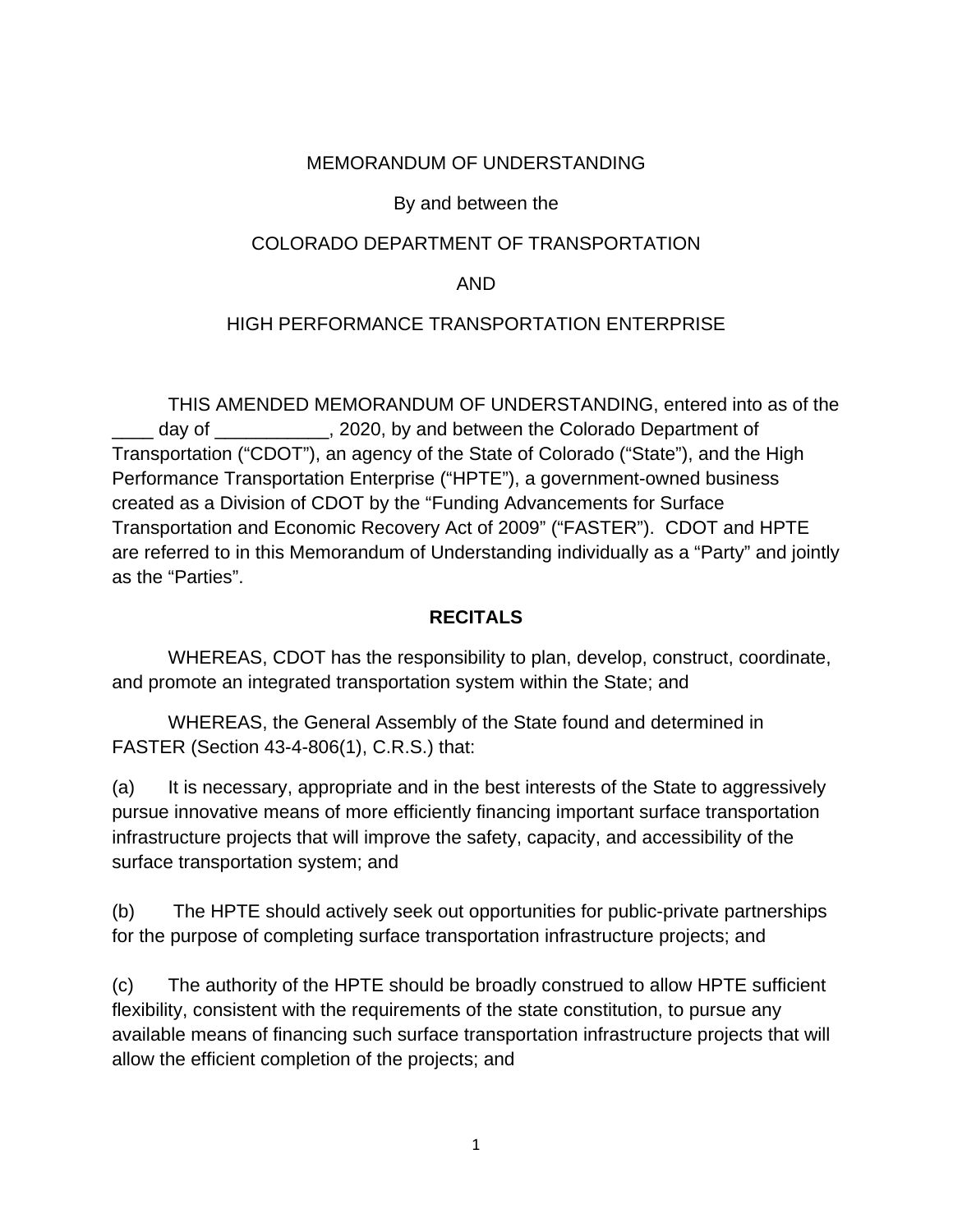(d) The types of innovative financing opportunities include, but are not limited to, public-private partnerships, operating concession agreements, user fee-based project financing, and availability payment and design-build contracting; and

WHEREAS, FASTER (Section 43-4-806(2), C.R.S.) created an HPTE board ("Board") and the Board adopted on November 17, 2010, Articles of Organization (as amended from time to time "Articles of Incorporation") and Bylaws (as amended from time to time "Bylaws") providing for its operation and management and setting forth its powers; and

WHEREAS, FASTER (Section 43-4-806(2)(d), C.R.S.) provides that the HPTE shall constitute an "enterprise" for purposes of section 20 of article X of the State Constitution so long as it receives less than ten percent of its total revenues in grants from all Colorado state and local governments combined; and

WHEREAS, the funding for HPTE is expected to be derived from multiple sources including toll revenues, work and fee for service and completion fee agreements with CDOT and other entities, concession fees, bond issuance fees, federal funds, and loans from the Transportation Commission; and

WHEREAS, FASTER (Sections 43-4-806(2)(c), 6(f) and (h), C.R.S.) authorizes HPTE to enter into agreements with the Transportation Commission or CDOT in furtherance of the purposes for which HPTE was created; and

WHEREAS, CDOT and HPTE have determined that it will advance and promote the respective missions of CDOT and HPTE to define and set forth in this Memorandum of Understanding their operating roles and responsibilities as they relate to those missions.

NOW, THEREFORE, in consideration of the mutual covenants, obligations, and conditions expressed below, the Parties understand and agree as follows:

#### **Article One**

#### General Provisions

1.1 Definitions. Terms defined in FASTER (Section 43-4-803, C.R.S.) have the same meanings when used in this Memorandum of Understanding.

1.2 Effective Date and Term.This Memorandum of Understanding shall be effective immediately upon its execution and shall continue in effect until terminated in accordance with its terms.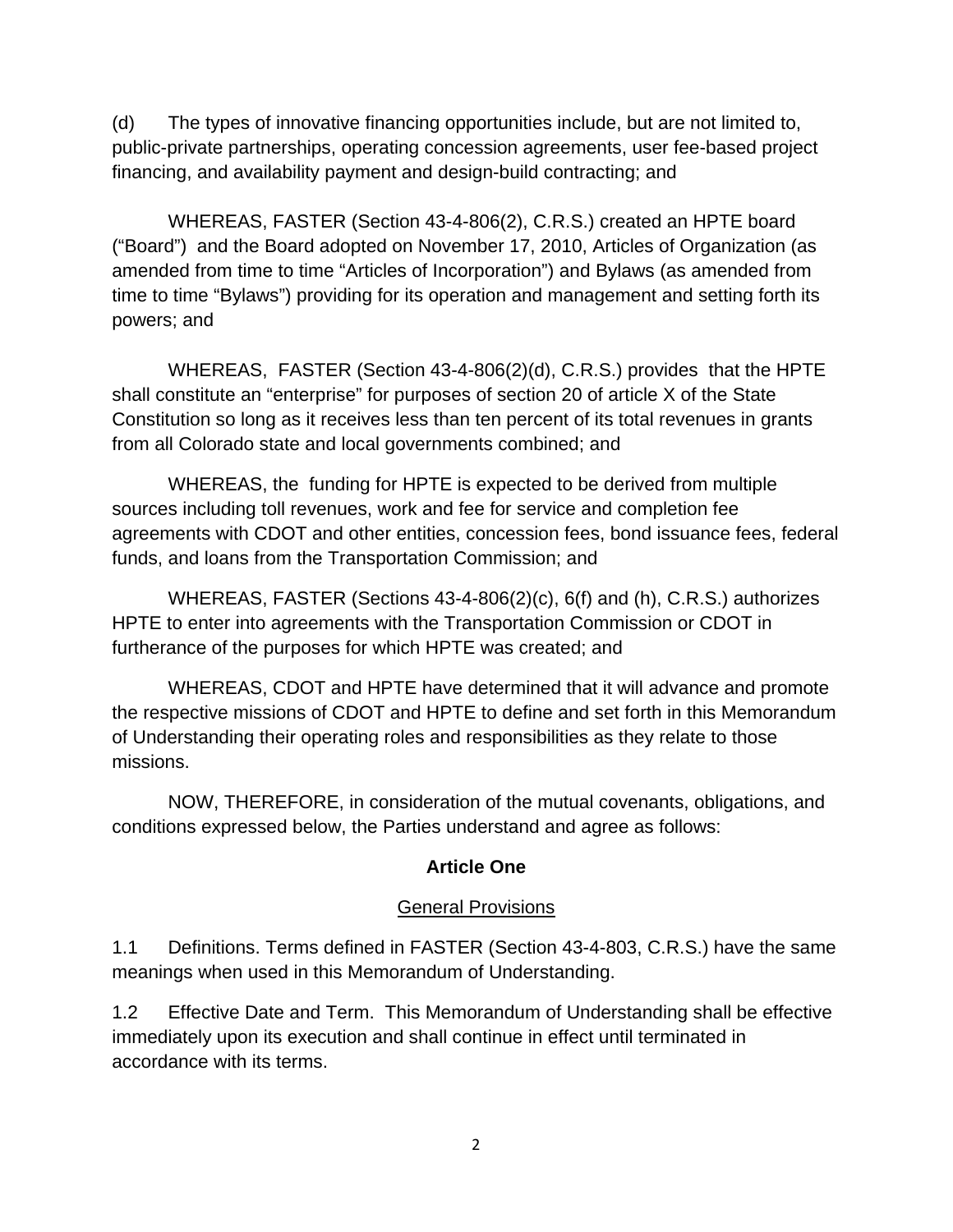1.3 Termination of Prior Memorandum Of Understanding.This Memorandum of Understanding constitutes the entire agreement between the Parties and terminates and supersedes any and all prior agreements.

# **Article Two**

# HPTE's Value to the State and CDOT

2.1 Colorado's highway infrastructure is severely congested and, in many areas, it is more than 50 years old and in need of repairs and maintenance. The rapid growth of Colorado's population points to even greater congestion in the decades ahead unless innovative ways to accelerate key projects are pursued.

2.2 As Colorado faces the realities of aging infrastructure, rapid population growth, and budgetary shortfalls, HPTE is a key means of exploring and developing innovative ways to address these challenges.

2.3 HPTE was formed to aggressively pursue innovative means of more efficiently financing important surface transportation infrastructure projects. Since the creation of the Enterprise, nine out of ten HPTE projects have used some form of innovative financing. Innovative financing enabled by HPTE, through Express Lanes, has helped deliver more than \$3 billion in projects in five years (2014-2019).

2.4 Without the use of Express Lanes as a financing tool, the state of Colorado would have had to find an additional \$1.27 billion in funds to deliver these projects. Otherwise, the projects would have been significantly delayed, the scope would have been reduced substantially, or money would have been reallocated from other projects around the state to fill the funding gaps. Without the use of Express Lanes as a financing tool, HPTE and CDOT would not have been able to deliver nine projects in five years, totaling more than \$3 billion in project value.

2.5 Instead, without tolled Express Lanes, CDOT would have been able to deliver one, or possibly two, of the projects, with a value well under \$1 billion.

# **Article Three**

## HPTE Services

3.1 Overall program management including the establishment of policies, strategic master planning, communications and marketing, establishment of procedures and budget planning and reporting.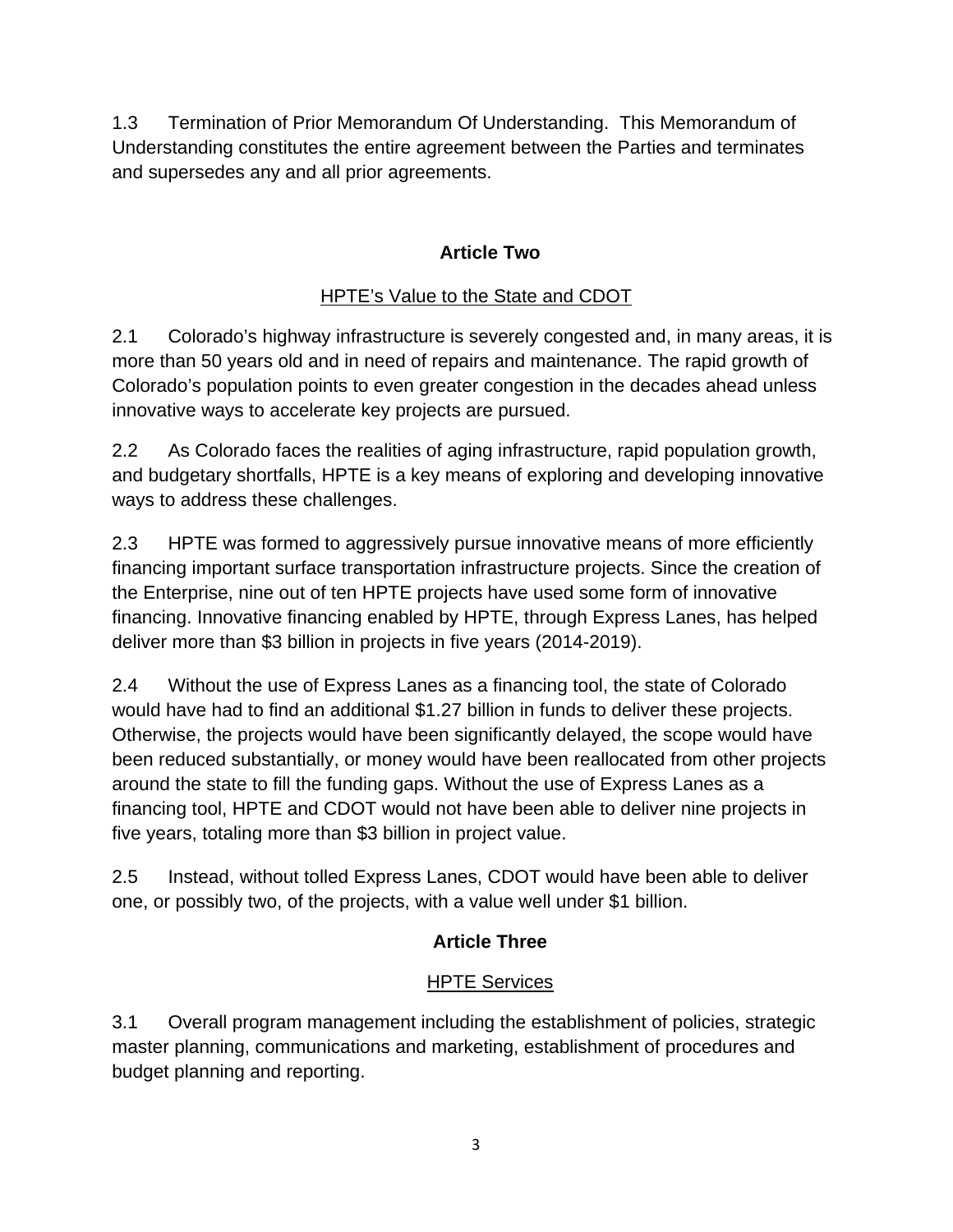3.2 Provide the necessary resources, in coordination with other CDOT divisions, and CDOT regions, for a unified management structure for the development and implementation of major projects. Major projects are defined as (i) projects involving public-private partnerships, other financing requiring the powers of HPTE, or other powers vested to HPTE pursuant to 43-4-806(6) C.R.S.; (ii) projects involving toll operations, technologies and equipment; or (iii) projects with non-traditional or innovative contracting methods requiring or otherwise benefitting from the centralized management or expertise of HPTE, to be determined by the Chief Engineer of CDOT (Chief Engineer), in coordination with the Director of HPTE as appropriate.

3.3 In order to determine the feasibility of candidate major projects as defined above, HPTE will lead the following development activities, which may occur concurrently with CDOT services identified below:

- A. Traffic and revenue studies, value-for-money analyses and overall financial planning and feasibility;
- B. Recommendation of a project delivery structure to pursue based on the outcome of item A.
- C. Industry engagement, procurement, bidder selection, contract development, negotiations, contract award and monitoring.

3.4 HPTE support will come from full time employees, participating staff from appropriate CDOT divisions and regions on an as needed basis, and consultants as necessary to support the HPTE programmatic and project specific efforts.

3.5 In addition to working with CDOT to develop major projects, HPTE will also engage the private sector through its unsolicited proposal program. In November of 2020, the HPTE Board adopted a revised unsolicited proposal policy (superseding the 2019 version) for the acceptance and evaluation by CDOT and/or HPTE of unsolicited proposals involving potentially eligible major projects, which policy provides that HPTE shall be the sole entity within CDOT to receive and evaluate unsolicited proposals for any such projects which are expected to offer innovative and efficient means of completing surface transportation infrastructure projects or generate revenue and/or other value that will enable HPTE to better pursue its legislative mandate.

3.6 Funding for HPTE programmatic work and Express Lane operations will come from user fees generated on HPTE Express Lanes, Intra agency Agreements (IAA) entered into between CDOT and HPTE, including the annual Fee for Service IAA, as well as loans from the Transportation Commission that may be requested by HPTE under eligible agreements such as the Tolling Equipment Finance Agreement.

3.7 HPTE will prepare an annual budget, including travel plan, in the format and by the deadlines set by the CDOT Office of Financial Management and Budget (OFMB)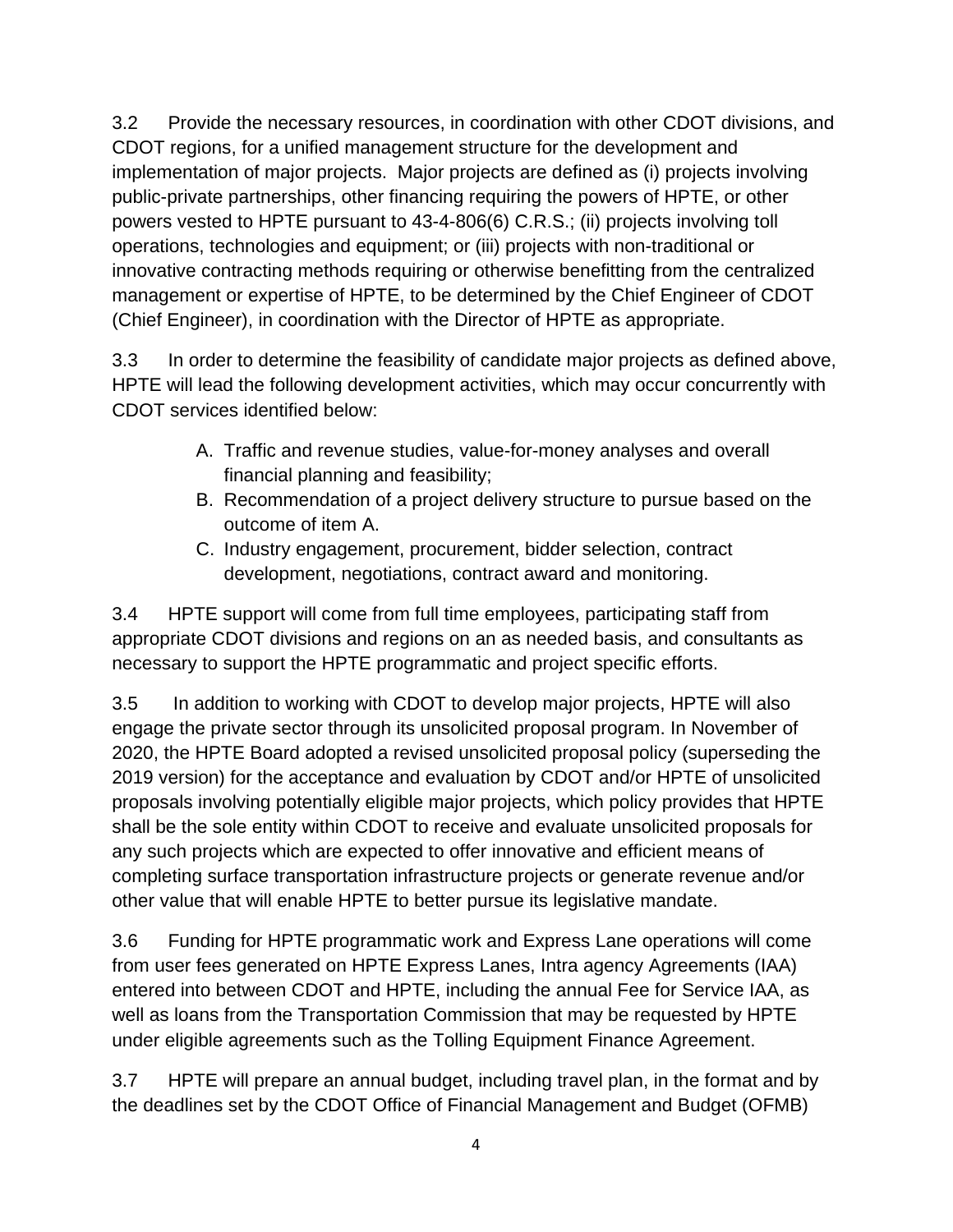each year. HPTE agrees to coordinate the development of the budgets to assure consistency and completeness. This coordination does not limit the HPTE Board's authority during the fiscal year to adjust its budget as it deems necessary so long as those actions do not exceed annually available revenues, nor does it limit the Board's authority to delegate budget authority to the Director.

3.8 The HPTE annual budget may contain a request for a CDOT loan to fund staff positions and other program costs.

3.9 Pursuant to the statutory requirements of FASTER and except as the terms of any relevant project-specific agreements may otherwise require, HPTE shall use available revenues to repay CDOT loans at the discretion of the Board. Furthermore, at the discretion of the Board and based on the HPTE annual budget, excess revenue derived from project-related operations may be retained by the HPTE in the statewide transportation enterprise operating fund or the transportation special fund, pursuant to 43-4-806(4), after fulfillment of all appropriate obligations, for HPTE priorities and for the sustained operations of the HPTE.

3.10 In addition, the HPTE Director is also responsible for developing and implementing operating procedures and protocols and for communicating with and reporting to the Executive Director and Transportation Commission and to the HPTE Board, as outlined in the P3 Management Manual.

## **Governance**

3.11 The HPTE Board of Directors, which provides oversight of HPTE activities, consists of three members of the Transportation Commission (TC) and four members appointed by the Governor from each of the following geographic areas: (1) the planning area of the Denver Regional Council of Governments (DRCOG), (2) the planning area of the North Front Range Metropolitan Planning Organization (NFRMPO), (3) the planning area of the Pikes Peak Area Council of Governments, and (4) the I‑70 Mountain Corridor area.To provide continuity, the Directors term expiration dates are staggered every two years. The HPTE Board of Directors generally meets on the third Wednesday of every month at CDOT Headquarters (2829 W. Howard Place, Denver). These meetings are open to the public under the Colorado Open Meetings Law.

# **Article Four**

## CDOT Services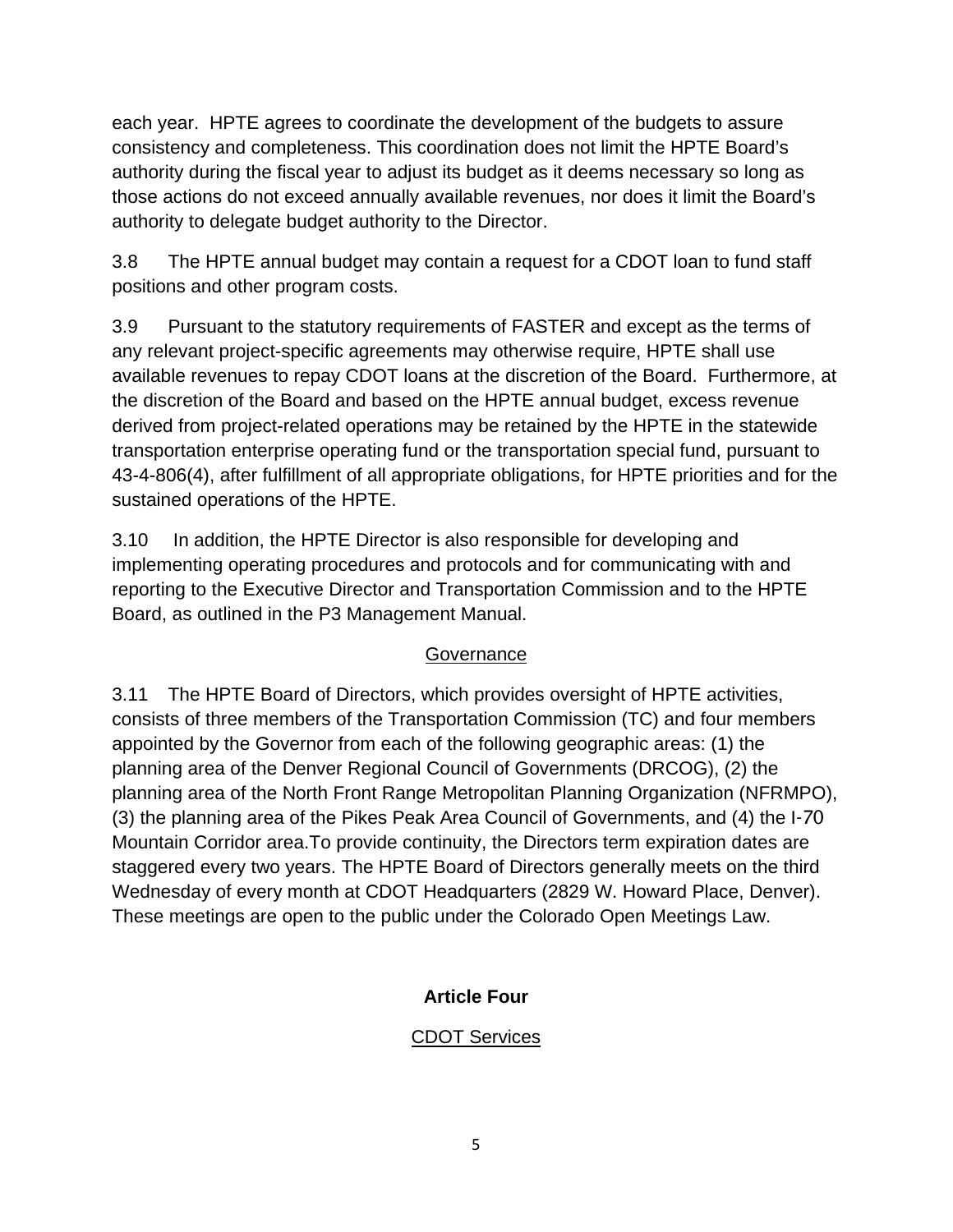4.1 HPTE may, with the approval of and subject to such conditions as are imposed by the Executive Director, utilize the professional and administrative services of CDOT employees or agents and CDOT facilities in connection with its authorized activities.

4.2 In order to determine the feasibility of candidate major projects as defined above, CDOT will lead the following development activities, which may occur concurrently with HPTE services identified above:

- A. Project scoping, conceptual design and preliminary environmental evaluations;
- B. Input from affected stakeholders and the public to identify prioritized list of surface transportation projects by region e.g. Your Transportation Plan.
- C. Identification of available project funding.
- D. Leading the NEPA process on identified projects

4.3 Specific services CDOT will provide to the HPTE include but are not limited to accounting and budget support. CDOT's Chief Financial Officer (CFO) will act as the Chief Financial Officer for HPTE and ensure, among other things necessary for its ongoing budgetary and accounting needs, that HPTE's annual budget, budget supplements, ongoing accounting, and annual audited financial statements are prepared timely and correctly in accordance with FASTER and this Memorandum of Understanding. The CFO will ensure that accountants and budget analysts within the Division of Accounting and Finance assigned to support the HPTE will develop the specialized policies, procedures, and expertise required to meet the needs of HPTE.

4.4 CDOT staff will support HPTE with the preparation of contracts, Intra-Agency Agreements (IAA's) and Intergovernmental Agreements (IGA), the execution of task orders, the creation of purchase orders, the encumbrance of funds whether or not the state procurement code, or applicable Federal Purchasing Rules, are followed or not by HPTE, as long as they meet the HPTE Boards Guidelines and the state's fiscal rules. HPTE is exempt from state procurement laws, policies, and guidance. This is to allow flexibility to implement P3 projects in the most efficient and cost-effective manner.

4.5 CDOT Office of Communications will support HPTE staff and consultants in establishing a broad understanding among key stakeholders and members of the general public of HPTE's mission, its policies and procedures, and how the HPTE is improving mobility in the state, particularly through the use of Express Lanes. The CDOT communications team also provides direction and support to HPTE consultants on outreach at key phases of Express Lane project delivery, e.g. communications related to tolling equipment testing and commencement.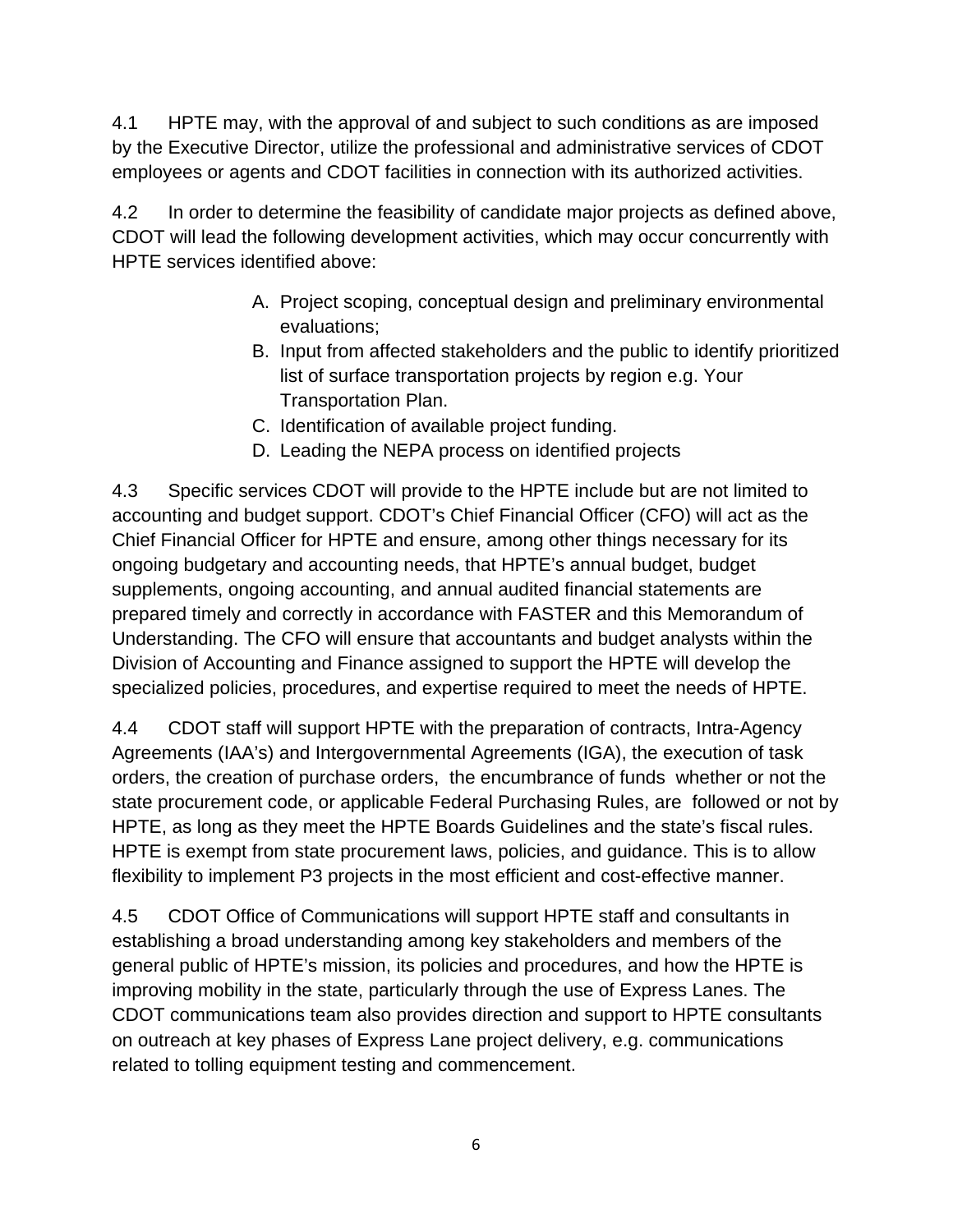4.6 HPTE will reimburse CDOT, at CDOT's regularly burdened rates, for any administrative services provided by CDOT, its employees or agents. To the extent reimbursement is not immediately forthcoming and the funds expended by the Transportation Commission derived from the state highway fund, pursuant to FASTER (section 43-4-806(d)(4), C.R.S.) the value of such services or facilities shall, notwithstanding any state fiscal rule or generally accepted accounting principle that could be interpreted to require a contrary conclusion, constitute a loan from the Transportation Commission to HPTE.

#### **Governance**

4.7 The state's transportation system is managed by the Colorado Department of Transportation under the direction of the Transportation Commission of Colorado. The commission is composed of 11 commissioners who represent specific districts.

4.8 Each commissioner is appointed by the governor, confirmed by the senate, and serves a four-year term. To provide continuity, the commissioners' term expiration dates are staggered every two years.

4.9 Under state law, the powers and duties of the Transportation Commission of Colorado include:

- Formulating general policy with respect to the management, construction, and maintenance of public highways and other transportation systems in the state;
- Advising and making recommendations to the governor and the General Assembly, relative to transportation policy; and
- Promulgating and adopting CDOT's budgets and programs, including construction priorities and approval of extensions or abandonment of the state highway system. (The General Assembly appropriates the administrative budget for the Department.)

## **Article Five**

## CDOT and HPTE Coordination

5.1 The Board has the authority to establish policies for HPTE under which it will identify and prioritize HPTE projects and make and enter into agreements and contracts with private entities for the financing, design, construction, operations and maintenance of surface transportation infrastructure projects. Nevertheless, as a division of CDOT, HPTE must coordinate and integrate its mission with CDOT in the fulfillment of its duties and the exercise of its powers

5.2 As of 2020, HPTE had 108 lane miles of Express Lanes in operation and an additional 115 under construction and due to come online by 2023 to help address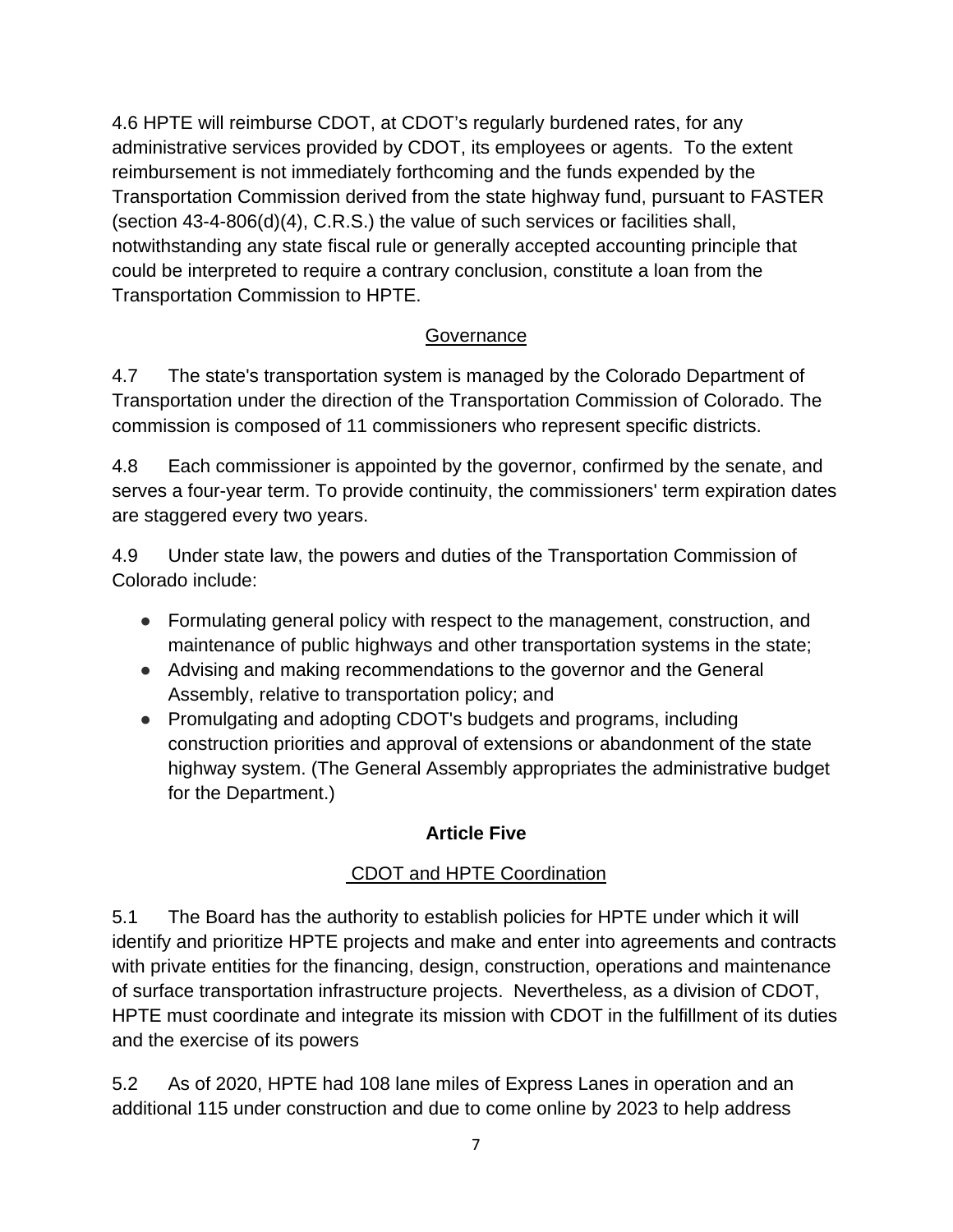congestion across the Front Range area. As a result of this growth, additional staff are required to monitor, manage, and maintain these facilities when they come online. CDOT will support HPTE with current and future staffing needs by helping identify fulltime equivalent (FTE) positions that are vacant and could be used to support the expanding Express Lanes Network oversight, operations, maintenance, and management with the recognition that there might not be FTEs to transfer at the time of the request because of, but not limited to, HPTE or CDOT budget, lack of FTEs to transfer, or higher priority CDOT staffing needs. HPTE and CDOT will work together to develop an appropriate staffing plan that meets the needs of the growing Express Lanes Network and will meet on a yearly basis to discuss staffing needs.

#### Intra Agency Agreements

5.3 The majority of Intra Agency Agreements (IAAs) between CDOT and HPTE are for allocating the rights and responsibilities of the overall business relationship on specific shared projects, which may encompass planning, construction and postconstruction duties between the parties. IAAs may include the anticipated funding sources for the project, any fees to be paid to HPTE for services for completing the financing for the project or otherwise, the rights and obligations of the parties with respect to the assets to be acquired, and such other matters as may be appropriate in the circumstances.

5.4 In addition, projects under construction that include financing obligations HPTE has assumed responsibility for, will include a section in the IAA which enumerates CDOT's responsibilities to HPTE if there are delays associated with the project. Specifically, CDOT shall be liable for costs incurred by HPTE that are the direct result of a project delay (except if the delay is caused by HPTE). Costs may include, but are not limited to, debt service, operation and maintenance costs, reserve fund costs, or other financing related costs.

#### **Article Six**

## Operations, Maintenance, and Rehabilitation

## of Express Lanes and Tolling Equipment

6.1 HPTE's revenue generation on operating Express Lanes is crucial to its ability to repay the debt incurred to construct the facility and to create trust among those who choose to use them. If tolling equipment is non-functioning or an Express Lane is closed, it can negatively impact the HPTE's ability to repay the debt as well as its ability to provide reliable trips to its customers. Therefore, CDOT shall make every effort to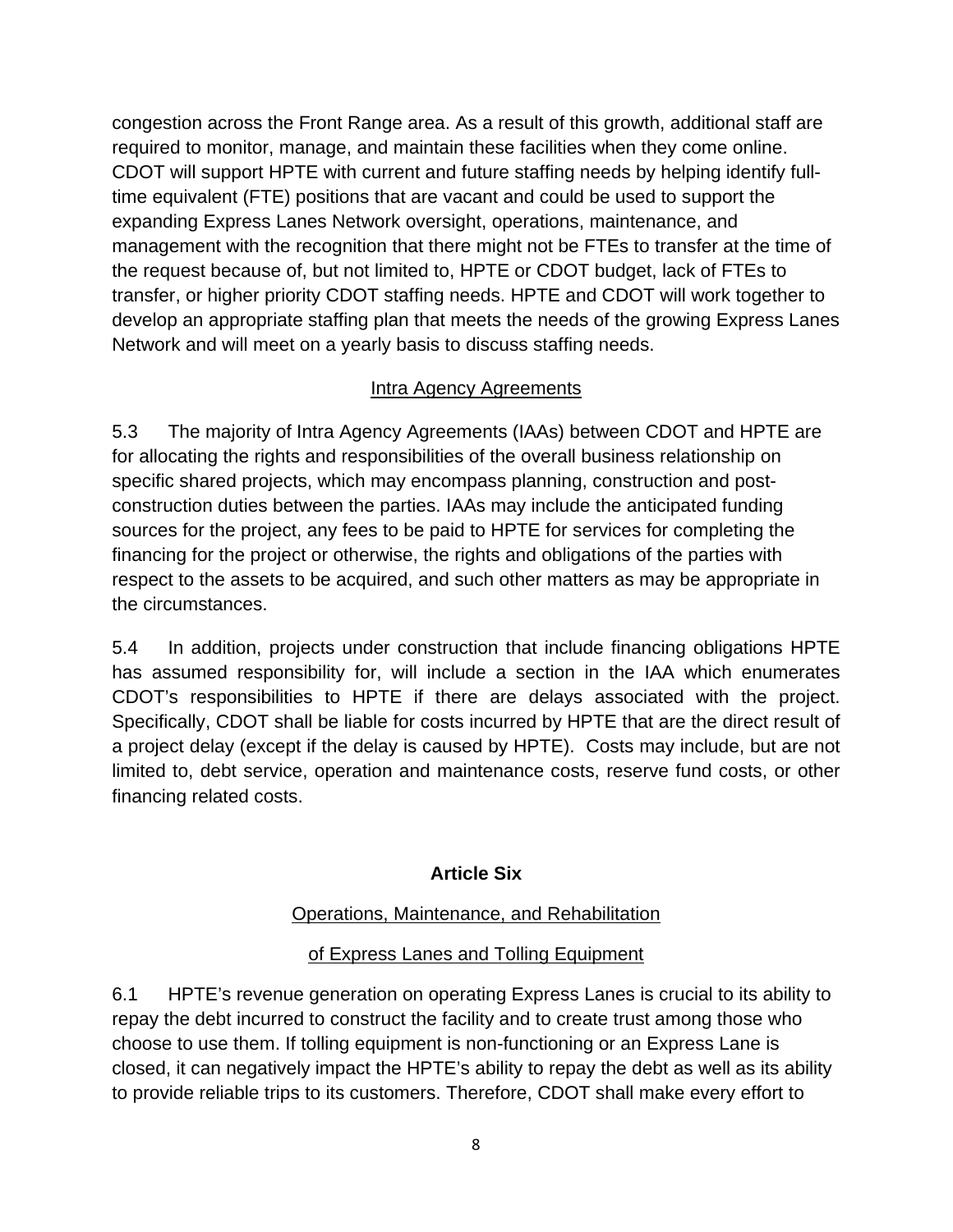work with HPTE to prioritize operations, maintenance, and rehabilitation work to either minimize or eliminate any revenue loss or impacts to Express Lane users.

6.2 HPTE and CDOT agree to execute operations, maintenance, and rehabilitation (OM&R) IAA to specify areas of responsibility, acceptable repair and lane closure time frames, preventative maintenance, and reasonable reimbursement for CDOT costs. To the extent reimbursement is not immediately forthcoming and the funds expended by the Transportation Commission derived from the state highway fund, pursuant to FASTER (section 43-4-806(d)(4), C.R.S.) the value of such services or facilities shall, notwithstanding any state fiscal rule or generally accepted accounting principle that could be interpreted to require a contrary conclusion, constitute a loan from the Transportation Commission to HPTE.

6.3 The Express Lanes exist adjacent to the free General Purpose Lanes and as such are monitored by staff in the Traffic Operations Center. For the Express Lane corridors monitored by HPTE (including HPTE contractors), traffic monitoring activities will be performed in conjunction with CDOT who are monitoring non-Express Lane corridors. As needed, due to accidents, incidents or inclement weather, HPTE may be called upon to assist CDOT in monitoring non-Express Lane corridors. For the Express Lane corridors monitored by HPTE, CDOT will monitor the Express Lanes during the times when the HPTE are not scheduled to work, i.e. weekends or after hours. HPTE time shall be paid by HPTE. CDOT staff time monitoring the Express Lanes will be reimbursed by HPTE per Section 4.6 above.

## **Article Seven**

## Procurement

7.1 The State Procurement Code is not applicable to HPTE and in order to facilitate its pursuit of public-private partnerships and other innovative and efficient means of financing surface transportation infrastructure projects, the HPTE Board adopted a revised Unsolicited Proposal Policy in 2019 to identify new revenue generating ideas for the state. The Unsolicited Proposal Policy is attached as Attachment X.

7.2 The parties agree that the HPTE will coordinate its procurement processes with the CDOT Center for Procurement and Contract Services and other CDOT entities that support the processes of contracting and procuring for goods and services. CDOT procurement, and other internal entities that are components of a procurement process, will support the preparation of contracts and the encumbrance of funds for the HPTE whether or not the state procurement code is followed by the HPTE so long as they meet the HPTE Board's Guidelines and the state's fiscal rules.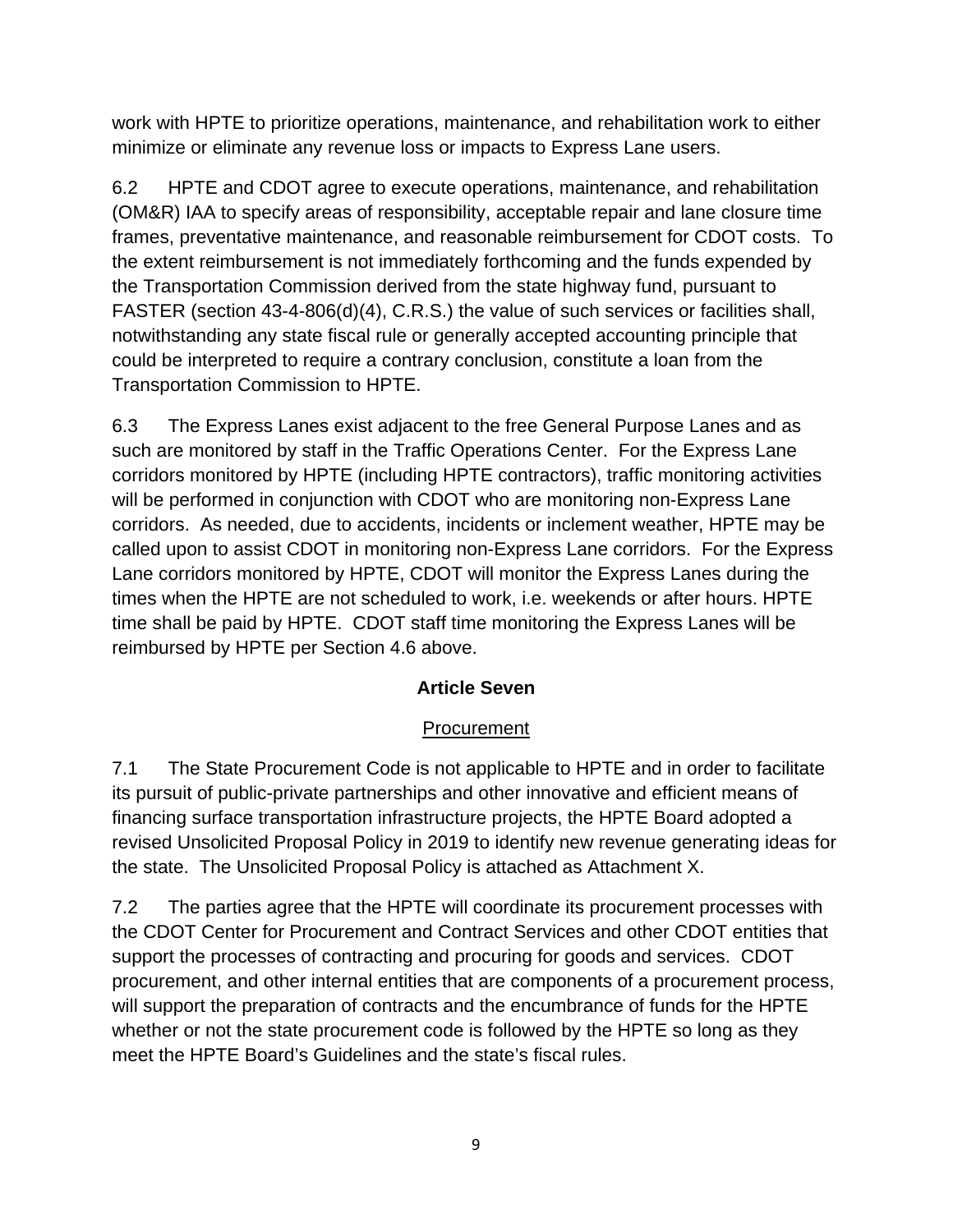7.3 HPTE will abide by the State Procurement Code if it is deemed appropriate by the HPTE Director and the CDOT CFO for CDOT to be a party to the contract.

7.4 The parties agree that if either of the following will occur, HPTE will use the modified procurement process related to unsolicited proposals set forth in the HPTE Unsolicited Proposal Policy (2020).

7.5 CDOT has the ability to utilize personal services or goods procured by HPTE for CDOT projects provided the cost is reflected in the Fee for Service IAA.

7.6 The parties agree that HPTE will utilize CDOT processes and procedures for the procurement of any professional services.

7.7 The parties agree the procurement for outside legal services will be done by HPTE in coordination with the Attorney General's office.

# **Article Eight**

## CDOT Policies and Procedures

8.1 The parties agree that only the CDOT Policy and Procedural Directives listed on Attachment C shall apply to HPTE; except as they may be superseded by the terms of this Memorandum of Understanding. The Board will pass a Resolution adopting the Policy and Procedural Directives listed on Attachment A

8.2 Future Policy and Procedural Directives adopted by the Transportation Commission shall not apply to HPTE unless the HPTE Board adopts them by Resolution.

## **Article Nine**

## **Termination**

9.1 This Memorandum of Understanding may be terminated at any time by mutual agreement of the parties.

## **Article Ten**

## Amendments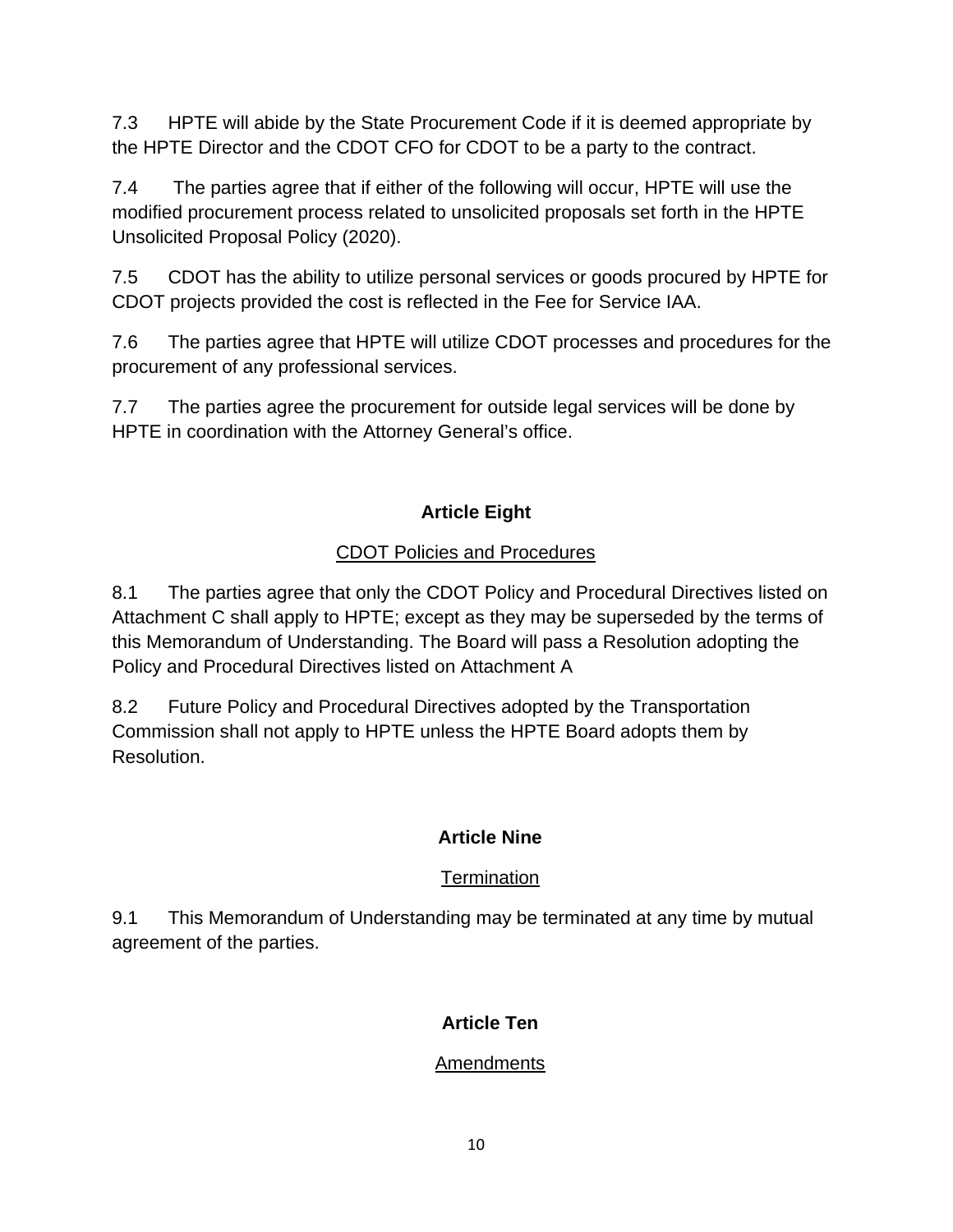10.1 Amendments to this Memorandum of Understanding must be in writing and must be duly authorized and approved by the Transportation Commission and the Board.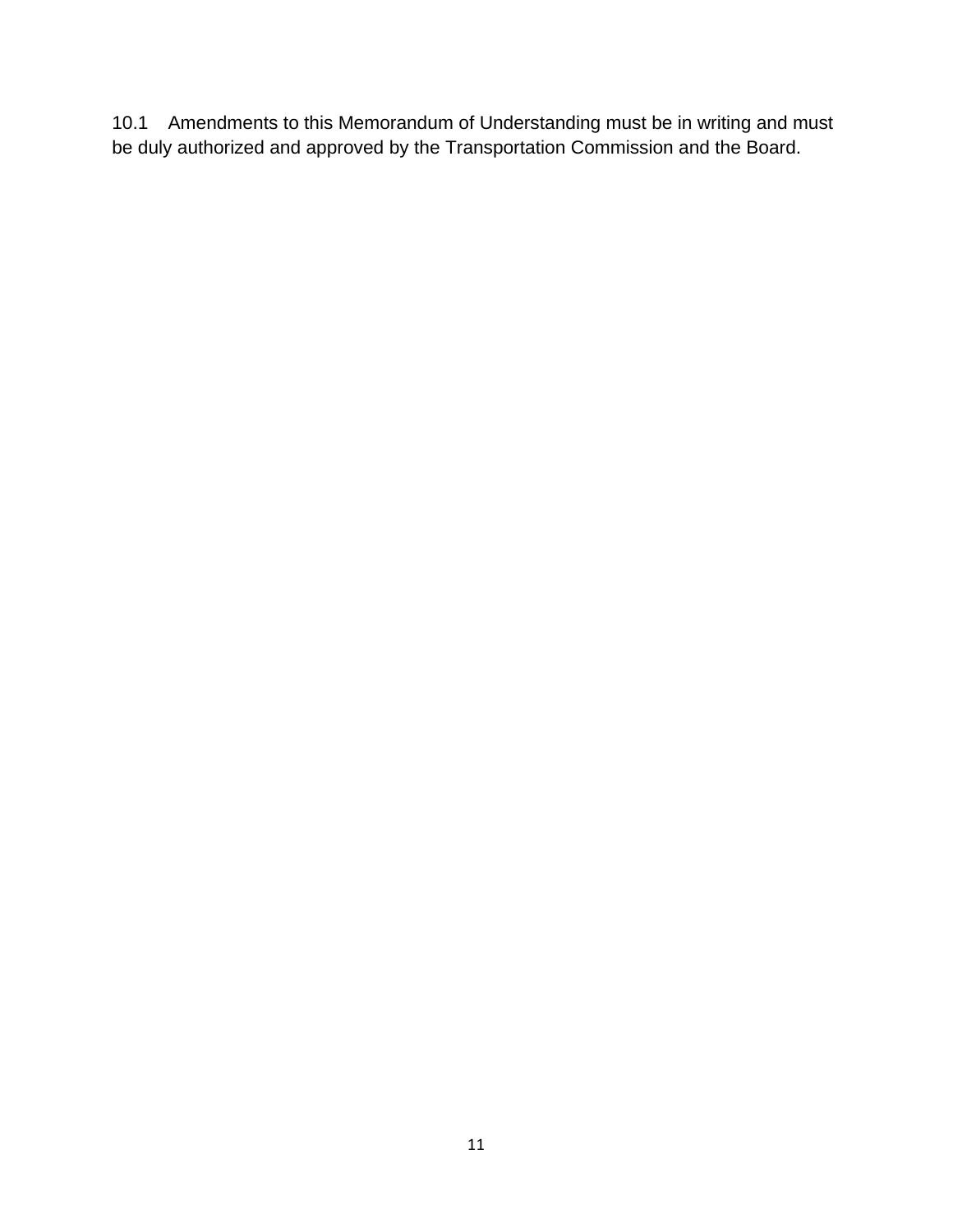**SIGNATURE PAGE**

**Effective this \_\_\_\_\_ day of \_\_\_\_\_\_\_, 2021.**

**Shoshana Lew, Executive Director, Colorado Department of Transportation**

\_\_\_\_\_\_\_\_\_\_\_\_\_\_\_\_\_\_\_\_\_\_\_\_\_\_\_\_\_\_\_\_\_\_\_\_\_\_\_\_\_\_\_\_\_\_\_\_\_\_\_\_\_\_\_\_\_\_\_\_\_\_\_\_\_

 **Nicholas Farber, Director, High Performance Transportation Enterprise**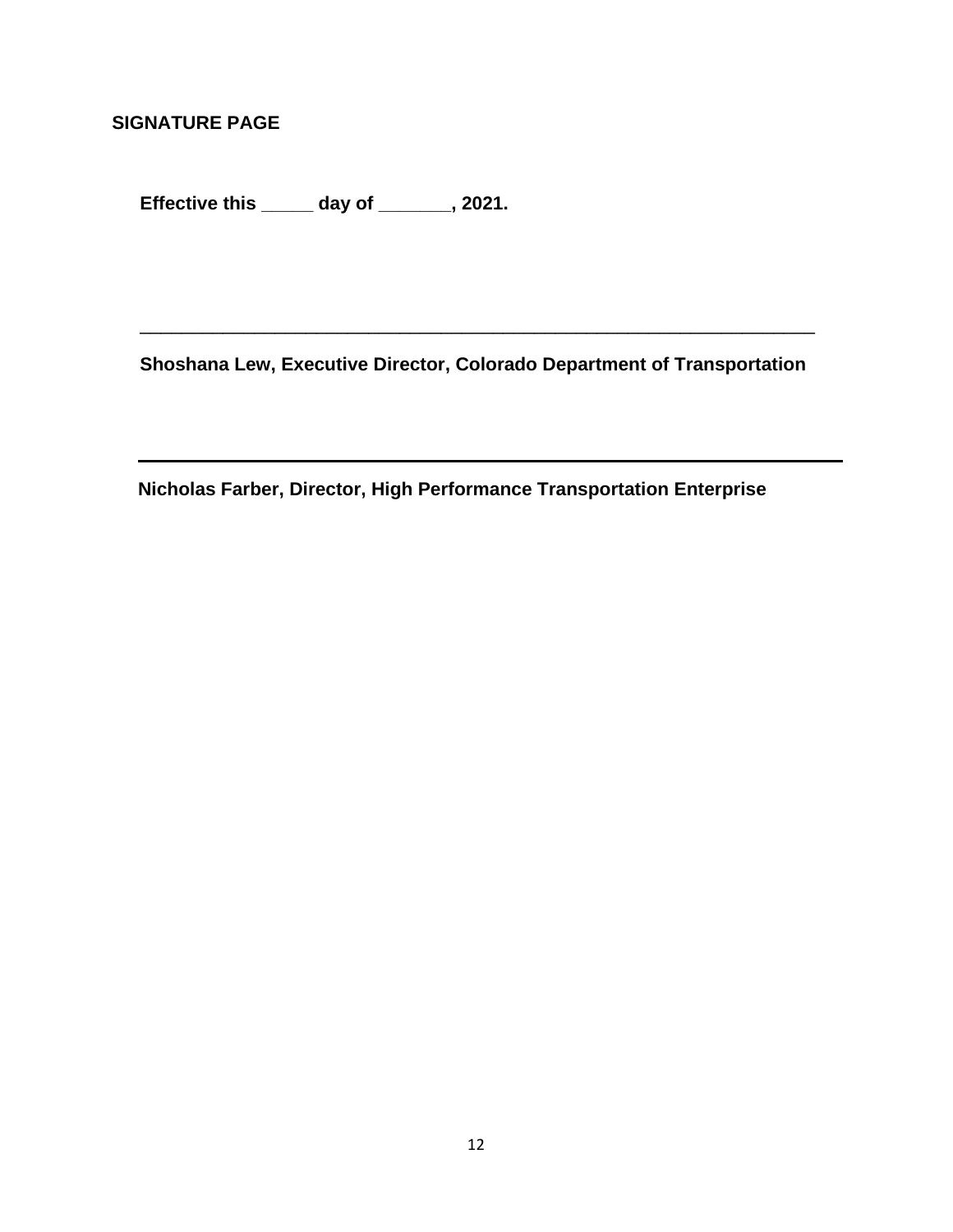## **Attachment A**

#### **Policies and Procedural Directives**

| <b>Hazardous Materials Routing Procedure</b>                                                                       | 1903.1 |
|--------------------------------------------------------------------------------------------------------------------|--------|
| <b>Hazardous Materials Routing Policy</b>                                                                          | 1903.0 |
| Comprehensive Accessibility for Persons with Disabilities                                                          | 605.0  |
| Policy on Non-Discrimination                                                                                       | 604.0  |
| Title VII Procedures to Address Employee Discrimination Complaints                                                 | 600.6  |
| Equal Employment Opportunity and Affirmative Action                                                                | 600.0  |
| Construction Project Standard Plans (M & S Standards)                                                              | 513.2  |
| <b>Construction Project Specifications</b>                                                                         | 513.1  |
| Requirements for Storm Drainage Facilities and Municipal Separate Storm Sewer System<br><b>Facilities</b>          | 501.1  |
| Out of State Travel                                                                                                | 207.2  |
| In State Travel                                                                                                    | 207.1  |
| CDOT Requirements for Workers' Compensation, Accident Reporting, and Claim Handling                                | 89.1   |
| Risk and Insurance Management                                                                                      | 89.0   |
| Drug and Alcohol Testing                                                                                           | 81.1   |
| <b>Confined Spaces Entry</b>                                                                                       | 80.9   |
| <b>Accident Review Board</b>                                                                                       | 80.3   |
| Personal Protective Equipment (Including Respiratory Protection Program)                                           | 80.1   |
| Employee Safety Program Excellence in Safety                                                                       | 80.0   |
| Website and Webpage Development and Management                                                                     | 31.1   |
| <b>CDOT Facility Access Control</b>                                                                                | 28.1   |
| Use of Computer and Internet Including Social Media and Email                                                      | 27.1   |
| <b>Rule Making Procedural Directive</b>                                                                            | 20.1   |
| <b>Rule Making Policy Directive</b>                                                                                | 20.0   |
| Notification of Division Authority When Out of State or on Vacation                                                | 18.1   |
| Regional Transportation Director Authority for Administrative Settlement of Construction<br><b>Contract Claims</b> | 16.0   |
| Employee Wellness Program                                                                                          | 15.1   |
| <b>Policy Guiding Statewide Plan Development</b>                                                                   | 14.0   |
| <b>Workplace Accommodations for Nursing Mothers</b>                                                                | 12.1   |
| Communicating with the Media on Behalf of CDOT                                                                     | 11.2   |
| Expressing the DOT Position on Policy Matters                                                                      | 11.0   |
| Workplace Violence Procedural Directive                                                                            | 10.1   |
| <b>CDOT Heavy Fleet Management</b>                                                                                 | 9.2    |
| <b>CDOT Light Fleet Management</b>                                                                                 | 9.1    |
| <b>Equipment Management</b>                                                                                        | 9.0    |
| <b>Audit Division Policy</b>                                                                                       | 4.0    |
| <b>CDOT Values</b>                                                                                                 | 2.0    |
| Creating & Updating & Procedural Directives & PD Flow Chart                                                        | 1.1    |
| <b>Policy Directives &amp; Procedural Directives</b>                                                               | 1.0    |
| <b>Policy Prohibiting Sexual Harassment</b>                                                                        | 603.0  |
| Colorado State Infrastructure Bank (SIB)                                                                           | 720.1  |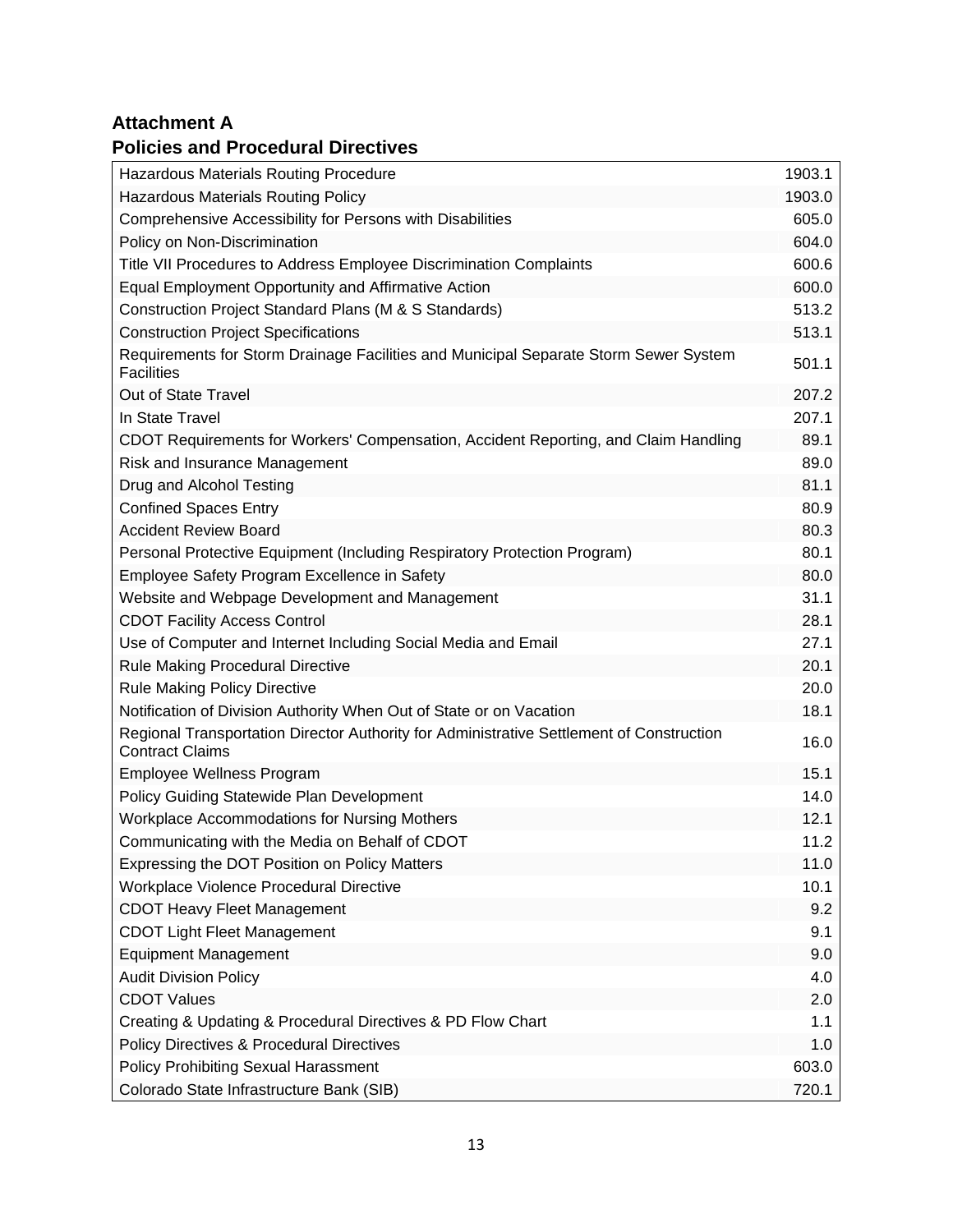| State/R.R. Contracts and State/Local Entity/R.R. Contracts                                                                                | 500.5  |
|-------------------------------------------------------------------------------------------------------------------------------------------|--------|
| ADA and PWFA Accommodation Procedures                                                                                                     | 602.1  |
| <b>Noise Mitigation Policy</b>                                                                                                            | 1900.0 |
| Snow Removal on State Highways                                                                                                            | 1055.0 |
| <b>Education and Professional Development Reimbursement</b>                                                                               | 1262.1 |
| <b>CDOT Policy on Air Quality</b>                                                                                                         | 1901.0 |
| Removal and Disposal of Wildlife Carcasses from State Highways & ROW                                                                      | 1005.1 |
| Flextime                                                                                                                                  | 1230.1 |
| <b>CDOT Water Quality Compliance</b>                                                                                                      | 1902.0 |
| Adopt-A-Highway Volunteer and Sponsorship Programs                                                                                        | 1006.1 |
| Grants from the Leave Bank and the Military Leave Bank                                                                                    | 1204.1 |
| Annual Budget, Project Budgeting and Cash Management Principles                                                                           | 703.0  |
| <b>Employee Driver's License Requirements</b>                                                                                             | 1222.1 |
| Elevating Bicycle and Pedestrian Opportunities in Colorado                                                                                | 1602.1 |
| <b>Rockfall Management Policy</b>                                                                                                         | 1004.0 |
| Maintaining Linear Referencing System                                                                                                     | 1606.1 |
| <b>Flex Place</b>                                                                                                                         | 1230.4 |
| <b>Employee Organization Access</b>                                                                                                       | 1205.1 |
| <b>Inclement Weather</b>                                                                                                                  | 1240.1 |
| Service of Legal Action and Contact with Outside Attorneys                                                                                | 19.1   |
| <b>General Leave</b>                                                                                                                      | 1204.2 |
| Disposition of Excess Land                                                                                                                | 1300.0 |
| CDOT Cost Savings IDEA Incentive Program                                                                                                  | 1207.1 |
| Maintaining Linear Referencing System                                                                                                     | 1606.0 |
| Interchange Approval Process                                                                                                              | 1601.1 |
| <b>Professional Engineers Stamp</b>                                                                                                       | 508.1  |
| Security and Confidentiality of the Engineer's Detailed Estimate                                                                          | 511.1  |
| <b>Rail Corridor Preservation Policy</b>                                                                                                  | 1607.0 |
| Interchange Approval Process                                                                                                              | 1601.0 |
| Promptly Reopening Roadway to Traffic                                                                                                     | 1510.1 |
| State Memorial Signing for Private Citizens                                                                                               | 1501.1 |
| CDOT University (CDOTU) Administration                                                                                                    | 1260.0 |
| <b>Product Evaluation &amp; Experimental Features</b>                                                                                     | 1401.1 |
| <b>Memorial Naming and Designations</b>                                                                                                   | 1503.0 |
| Compensation for Overtime, on-call, call-back, Shift Differential, and Compensatory Time                                                  | 1230.2 |
| Contracts with Local Agencies for Maintenance of State Highways                                                                           | 1050.1 |
| Outside Employment and Outside Business Interests                                                                                         | 1200.2 |
| Printing Center Services and Forms Management                                                                                             | 52.1   |
| Requirements for the Retention of Records for Specified Design, Construction, Engineering,<br>and Specialty Groups (Paper and Electronic) | 21.1   |
| <b>Shoulder Policy</b>                                                                                                                    | 902.0  |
| Reporting and Investigating Cash Shortages or Thefts Renumbered from 201.1                                                                | 206.1  |
| <b>Retention of Documents</b>                                                                                                             | 51.1   |
| <b>Guide Signing Practices and Procedures</b>                                                                                             | 1500.0 |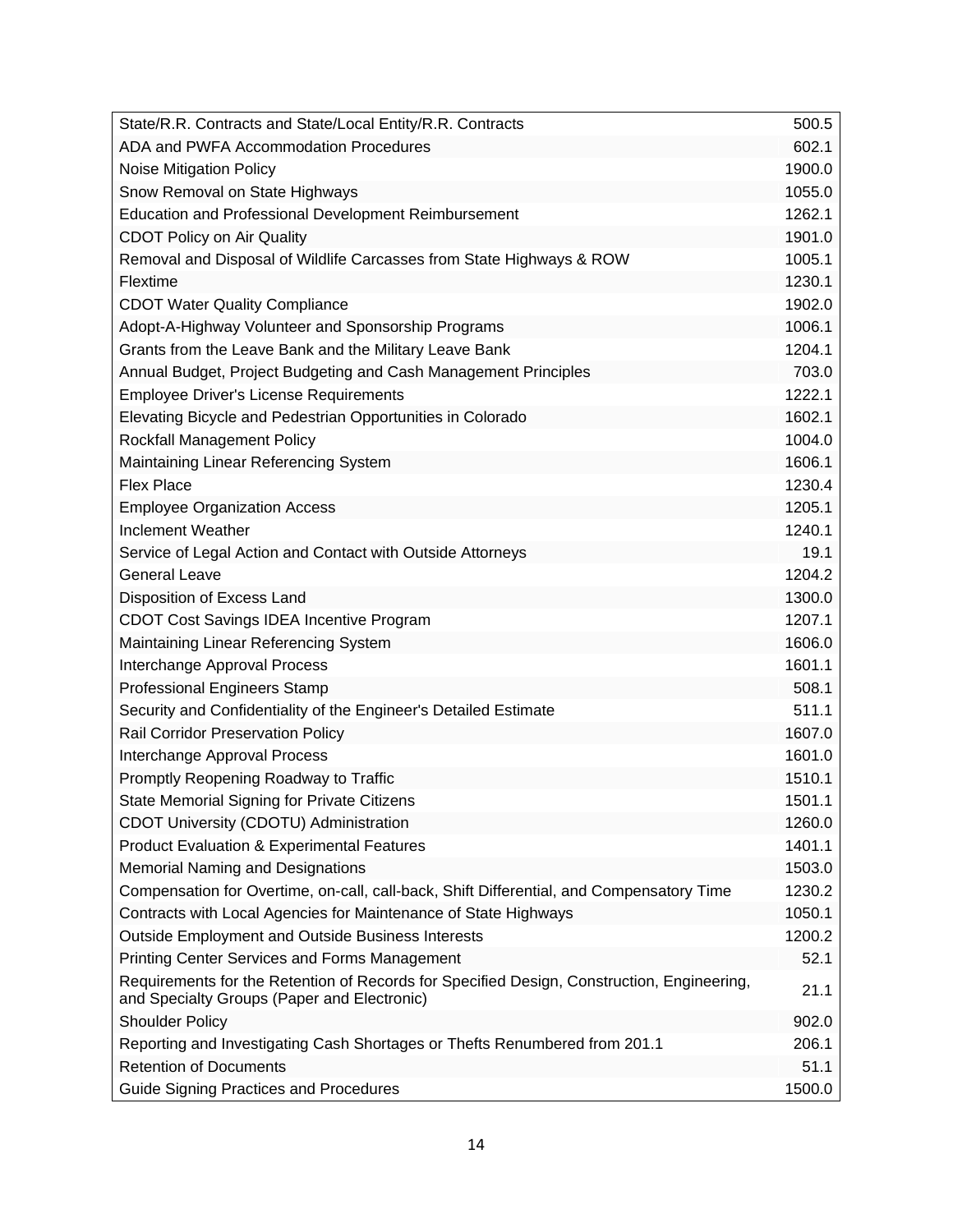| Elevating Bicycle and Pedestrian Opportunities in Colorado                                                              | 1602.0 |
|-------------------------------------------------------------------------------------------------------------------------|--------|
| <b>Property Management Funds Allocation</b>                                                                             | 60.1   |
| Priorities and Level of Service for Snow and Ice Control                                                                | 1055.2 |
| Workplace Violence                                                                                                      | 10.0   |
| CDOT University (CDOTU) Administration                                                                                  | 1260.1 |
| Division of Authority over State Highways within Cities, Cities & Counties, and Incorporated<br>Towns                   | 1050.0 |
| <b>Construction Public Notification Policy</b>                                                                          | 1604.0 |
| <b>Mobile Device Procedure</b>                                                                                          | 46.1   |
| <b>Fuel Controls for CDOT Fleet</b>                                                                                     | 6.0    |
| Family Medical Leave Program                                                                                            | 1206.1 |
| Anti-Trust Monitoring and Detection Program                                                                             | 302.1  |
| <b>Managed Lanes Policy</b>                                                                                             | 1603.0 |
| Anti-Trust Monitoring and Detection Program                                                                             | 302.0  |
| <b>Obtaining and Modifying Professional Services Contracts</b>                                                          | 400.1  |
| ADA Accessibility Requirements in CDOT Transportation Projects                                                          | 605.1  |
| National Environmental Policy Act Compliance                                                                            | 1904.0 |
| <b>Procurement Violations</b>                                                                                           | 3.1    |
| CDOT's Colorado Open Records Act Procedure                                                                              | 25.1   |
| Evaluation of Proposals and Bids Submitted for CDOT Engineering Contracts                                               | 303.2  |
| Procedures to Address Sexual Harassment in the Workplace                                                                | 603.1  |
| Interregional Express Bus Service Program                                                                               | 1605.0 |
| Procedures Governing CDOT's Outdoor Advertising Program                                                                 | 1501.2 |
| <b>Employment Screening</b>                                                                                             | 1200.4 |
| Traffic Control for Planned and Unplanned Work                                                                          | 1502.1 |
| BE Oversight of FASTER Funding for State Bridges                                                                        | 16.0   |
| BE Management of FASTER Revenue and Selection of FASTER Bridge Projects                                                 | 16.1   |
| Policy Governing the Efficient Use of FASTER Revenue                                                                    | 704.0  |
| <b>Financial Management of FASTER Revenues</b>                                                                          | 704.1  |
| <b>FASTER Safety Mitigation Program</b>                                                                                 | 1504.1 |
| <b>FASTER Transit Program</b>                                                                                           | 1608.1 |
| Asset Management Program Use of FASTER Funds                                                                            | 1608.2 |
| Landscaping with CO Native Plant Species and Managing the CO Pollinator Highway                                         | 503.1  |
| CDOT Public Private Partnerships for Fiber Optic Cable and Conduit                                                      | 1504.2 |
| Contact Requirements for Maintenance Employees and Designated Essential Personnel<br>Required to Respond to Emergencies | 8.1    |
| <b>Office Space Allocation</b>                                                                                          | 2.1    |
| CDOT Use of Unmanned Aircraft Systems (UAS)                                                                             | 70.1   |
| <b>Avalanche Mitigation Operations</b>                                                                                  | 9.3    |
| <b>Transportation Safety Protocol</b>                                                                                   | 80.0   |
| CDOT Heavy Fleet Management Protocol                                                                                    | 9.2    |
| <b>CDOT Fuel Controls Protocol</b>                                                                                      | 6.0    |
| <b>AVL Light Fleet Protocol</b>                                                                                         | 9.1    |
| Roadside Fire Prevention During Red Flag Warning Days                                                                   | 7.1    |